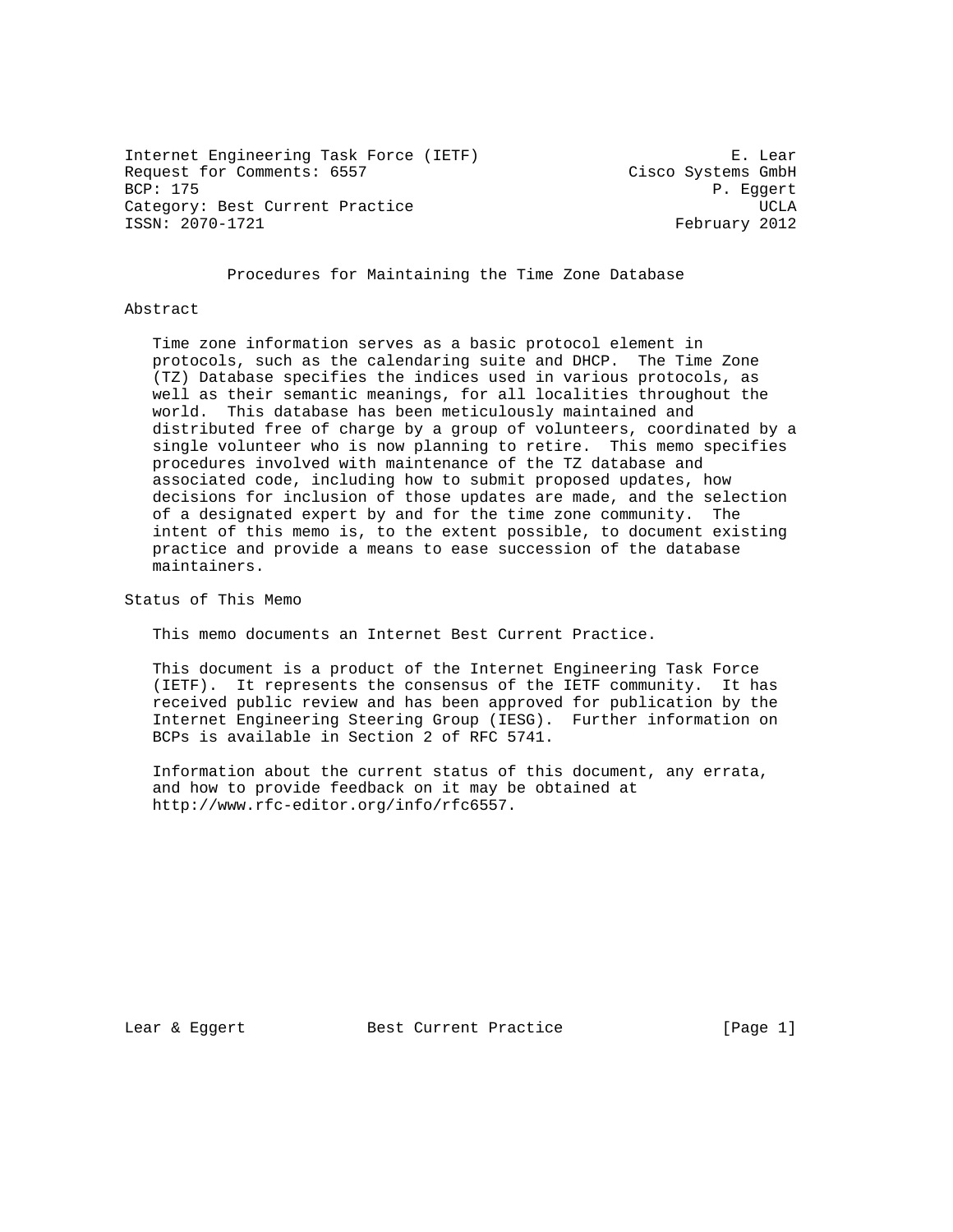## Copyright Notice

 Copyright (c) 2012 IETF Trust and the persons identified as the document authors. All rights reserved.

 This document is subject to BCP 78 and the IETF Trust's Legal Provisions Relating to IETF Documents (http://trustee.ietf.org/license-info) in effect on the date of publication of this document. Please review these documents carefully, as they describe your rights and restrictions with respect to this document. Code Components extracted from this document must include Simplified BSD License text as described in Section 4.e of the Trust Legal Provisions and are provided without warranty as described in the Simplified BSD License.

#### 1. Introduction

 The IETF has specified several standards that make use of time zone information. Time zone names are used in DHCP to configure devices with correct local time [RFC4833]. Time zone names can appear in the TZID field of calendaring VEVENTs [RFC5545]. The normative reference for these values is the TZ Database [TZDB]. From the early 1980s through 2011, that database, which has been in use on nearly all UNIX systems, Java systems, and other sorts of systems, was hosted at the U.S. National Institutes of Health (NIH). The database consists of both historic and current entries for geographies throughout the world. Associated with the database is a reference implementation of ISO/IEC 9899 C [ISO9899C] and IEEE 1003.1 [IEEE1003.1] POSIX time functions that can be used to convert time values.

 The database was previously maintained by volunteers who participated in the <tz@elsie.nci.nih.gov> mailing list that was also hosted at the NIH. The database itself is updated approximately twenty times per year, depending on the year, based on information these experts provide to the maintainer. Arthur David Olson has maintained the database, coordinated the mailing list, and provided a release platform since the database's inception. With his retirement now approaching, it is necessary to provide a means for this good work to continue.

 The time zone community has requested that the IETF adopt the ongoing maintenance of the Time Zone Database. The time zone community would like the IETF to maintain it in a consistent fashion to its administration of the Internet protocol parameters and values.

Lear & Eggert Best Current Practice [Page 2]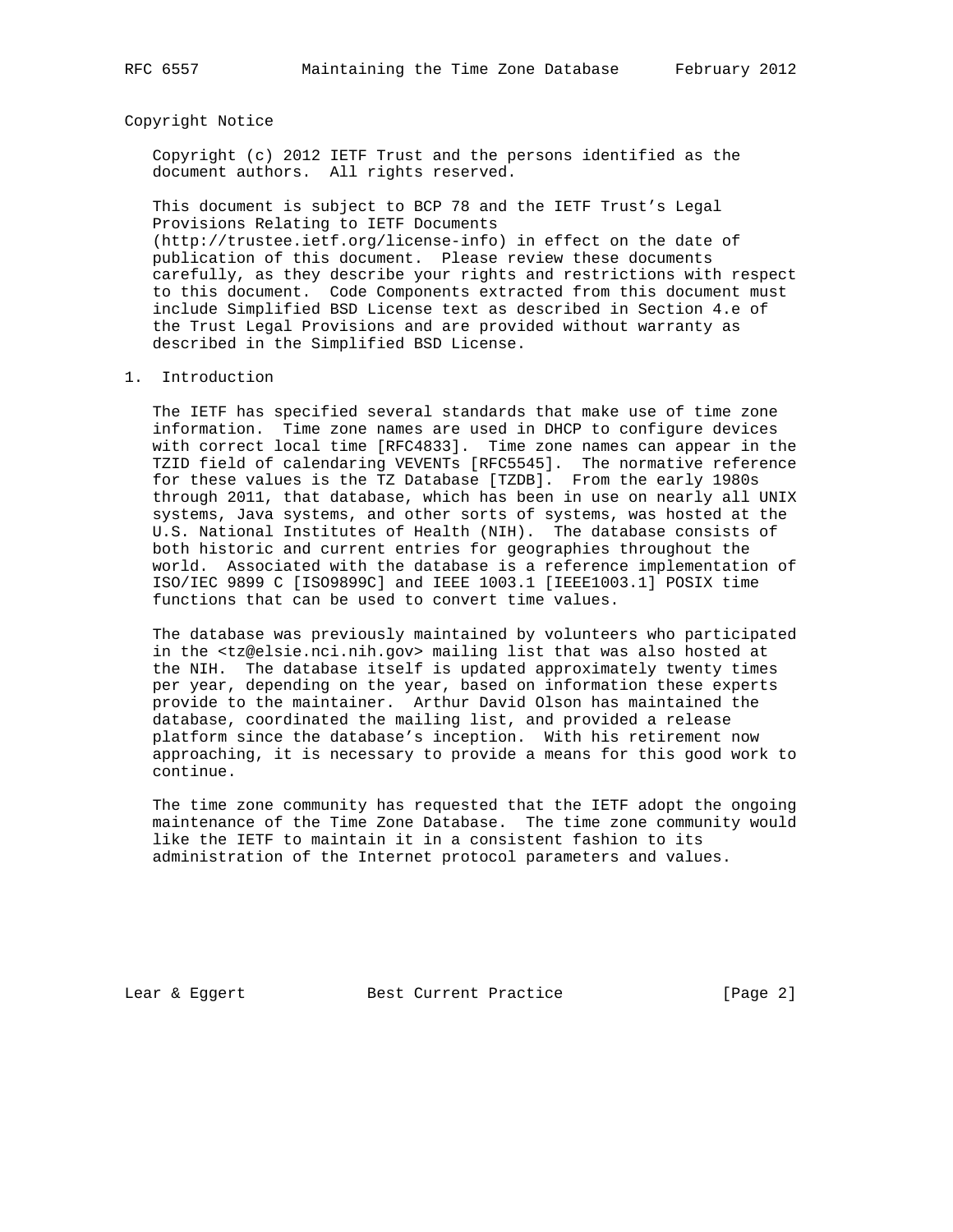# 1.1. Terminology

 The key words "MUST", "MUST NOT", "REQUIRED", "SHALL", "SHALL NOT", "SHOULD", "SHOULD NOT", "RECOMMENDED", "MAY", and "OPTIONAL" in this document are to be interpreted as described in RFC 2119 [RFC2119].

- IANA (Internet Assigned Numbers Authority): For purposes of this RFC, IANA is a role, not an organization. The IANA Considerations defined in this RFC will be provided by the Internet Corporation for Assigned Names and Numbers (ICANN) in accordance with the IETF-ICANN "Memorandum of Understanding Concerning Technical Work of the Internet Assigned Numbers Authority", which was signed and ratified in March of 2000[RFC2860].
- TZ Database: The Time Zone Database, sometimes referred to as the "Olson Database". This database consists of information about offsets from UTC for different localities, including daylight saving time (DST) transition information.
- TZ Coordinator: The person or people who maintain and manage release of the TZ Database. The TZ Coordinator also has responsibility for managing the TZ mailing list. The TZ Coordinator is an IANA Designated Expert, as defined in Section 3.2 of [RFC5226], except as regards to appeals, as discussed in Section 5 of this document. Roughly speaking, this means that the IESG will choose one or more experts to manage the TZ database, code, and mailing list. The TZ Coordinator will also lead work to develop appropriate service metrics. There SHALL be a single lead individual and at least one backup individual for this function.
- TZ mailing list: The forum where matters relating to the TZ database and supporting code are discussed.

The rest of this document specifies the following:

- 1. Transferring and maintenance of the TZ mailing list;
- 2. Procedures for selecting a technical expert who will play the role of TZ Coordinator and release manager for the TZ database;
- 3. Procedures for updating the TZ database;
- 4. Maintenance and ownership of reference code; and
- 5. Ownership of the database.

Lear & Eggert Best Current Practice [Page 3]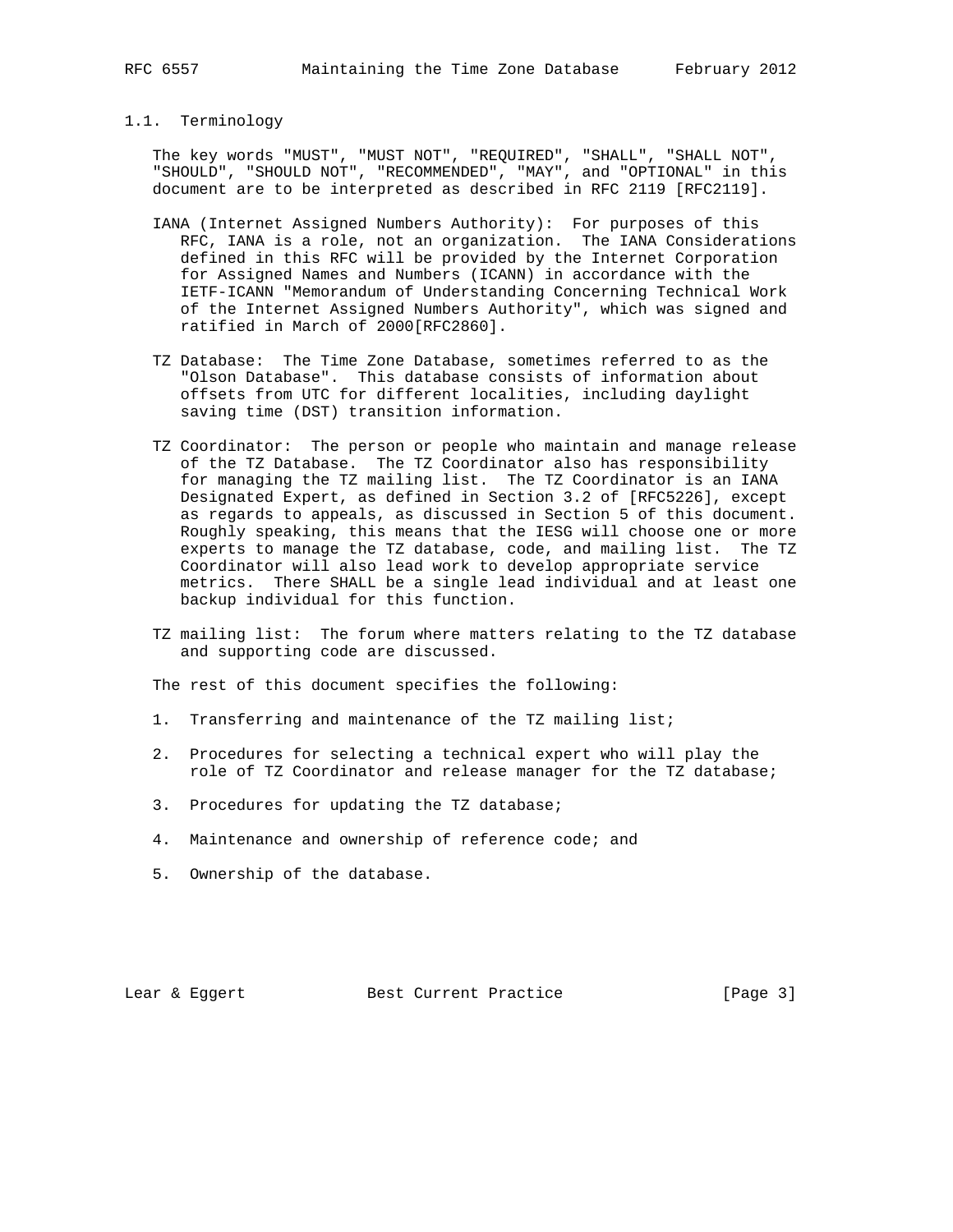### 2. The TZ Mailing List

 For many years, the TZ mailing list has been the forum where discussion of changes to the TZ database and support files would take place. In addition, the TZ mailing list is used to announce releases of the database. Currently, the TZ mailing list is administered by the TZ Coordinator.

 This list membership, formerly at the NIH, has been transitioned to the IANA mail server. Its address, moving forward, is <tz@iana.org>. Subscriptions are processed at <https://mm.icann.org/mailman/listinfo/tz/>. The TZ Coordinator will continue to manage the list. While the TZ Coordinator may establish other rules of governance for the list, members of that list will be informed that a condition of participating on the list is that all contributions to the list are released to the public domain, and that by placing their contribution in the public domain, contributors waive forever any intellectual property claims.

 The list will be used just as it has been: to learn of, discuss, and confirm TZ definition changes, as well as to serve as an announcement list for new versions of the database.

3. Making Updates to the TZ Database

 Updates to the TZ database are made by the TZ Coordinator in consultation with the TZ mailing list. The TZ Coordinator is empowered to decide, as the designated expert, appropriate changes, but SHOULD take into account views expressed on the mailing list.

 The TZ Coordinator will also decide the timing of database releases. Today, the release itself consists of several archive files that are downloaded from a well-known location.

 Moving forward, the TZ database, supporting code, and any appropriate supporting information SHOULD be cryptographically signed prior to release using well known public keys, along with any appropriate supporting information and distributed from <http://www.iana.org/time-zones>.

The criteria for updates to the database include the following:

 1. New TZ names (e.g., locations) are only to be created when the scope of the region a name was envisioned to cover is no longer accurate.

Lear & Eggert Best Current Practice [Page 4]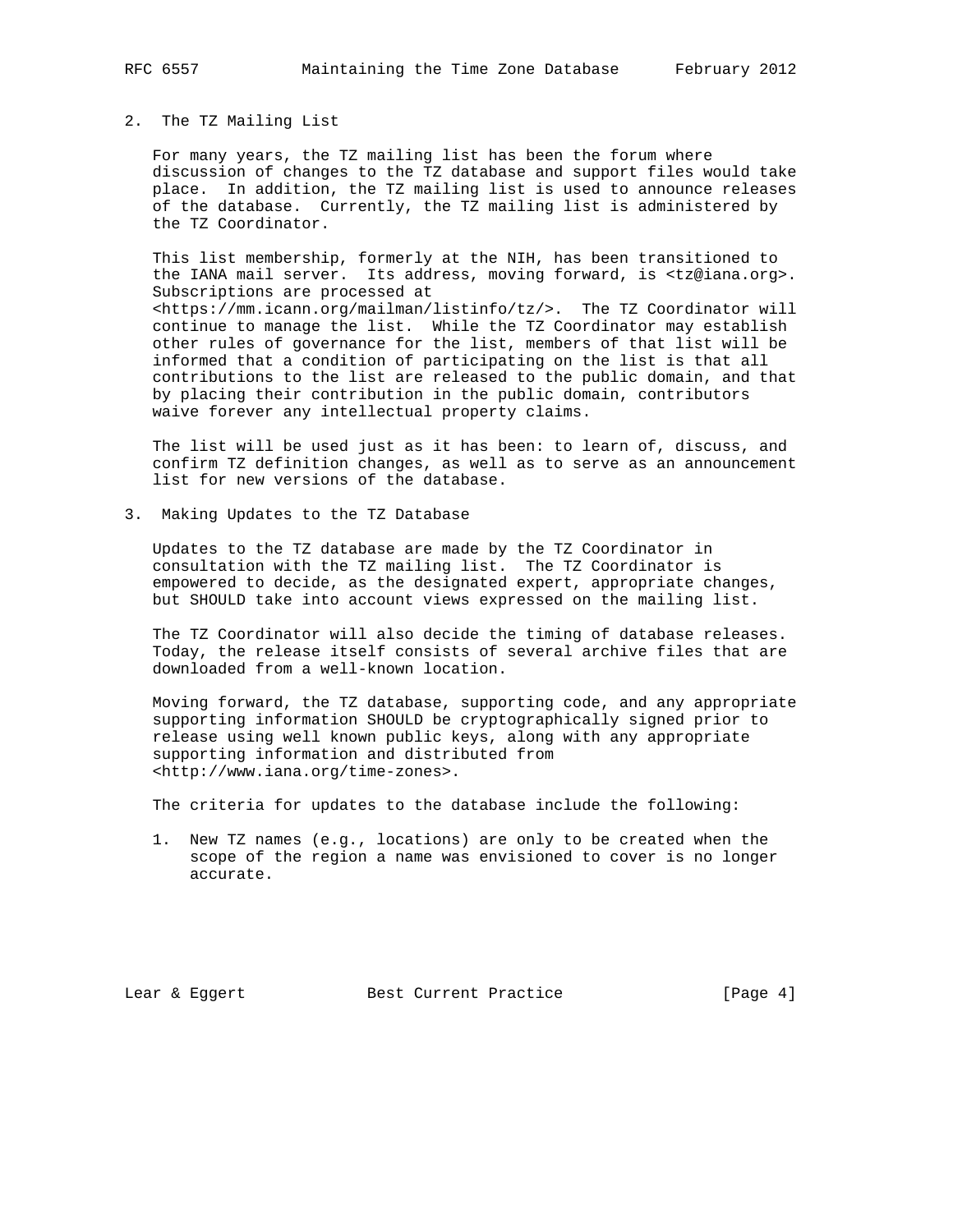- 2. In order to correct historical inaccuracies, a new TZ name MAY be added when it is necessary to indicate what was the consensus view at a given time and location. Such TZ names are usually not added when the inaccuracy was prior to 1970.
- 3. Changes to existing entries SHALL reflect the consensus on the ground in the region covered by that entry.

 To be clear, the TZ Coordinator SHALL NOT set time zone policy for a region but use judgment and whatever available sources exist to assess what the average person on street would think the time actually is, or in case of historical corrections, was.

4. Selecting or Replacing a TZ Coordinator

 From time to time it will be necessary to appoint a new TZ Coordinator. This could occur for a number of reasons:

- o The TZ Coordinator is retiring (as Arthur David Olson is) or has announced that he or she will be unable to continue to perform the function;
- o The TZ Coordinator is missing, has become incapacitated, or has died; or
- o The TZ Coordinator is not performing the function in accordance with community wishes.

 In any of these cases, members of the community should raise the issue on the TZ mailing list and attempt to reach consensus on a new candidate to fulfill the role of TZ Coordinator. If rough consensus cannot be reached easily, the Area Directors of the IETF Applications Area should attempt to guide the members of the community to rough consensus. The candidate that is agreed upon by the community through rough consensus shall be presented to the IESG for confirmation. If rough consensus cannot be reached, even with guidance from the Applications Area Directors, the IESG shall use whatever means it has at its disposal to choose a candidate who in its best judgment will be able to fulfill the role of TZ Coordinator.

5. Appealing Database Decisions

 The TZ Coordinator makes decisions based on expertise, as well as with guidance from the TZ mailing list. If a member of the community has a concern with an individual decision made by the TZ Coordinator with regard to the TZ database, the individual shall proceed as follows:

Lear & Eggert Best Current Practice [Page 5]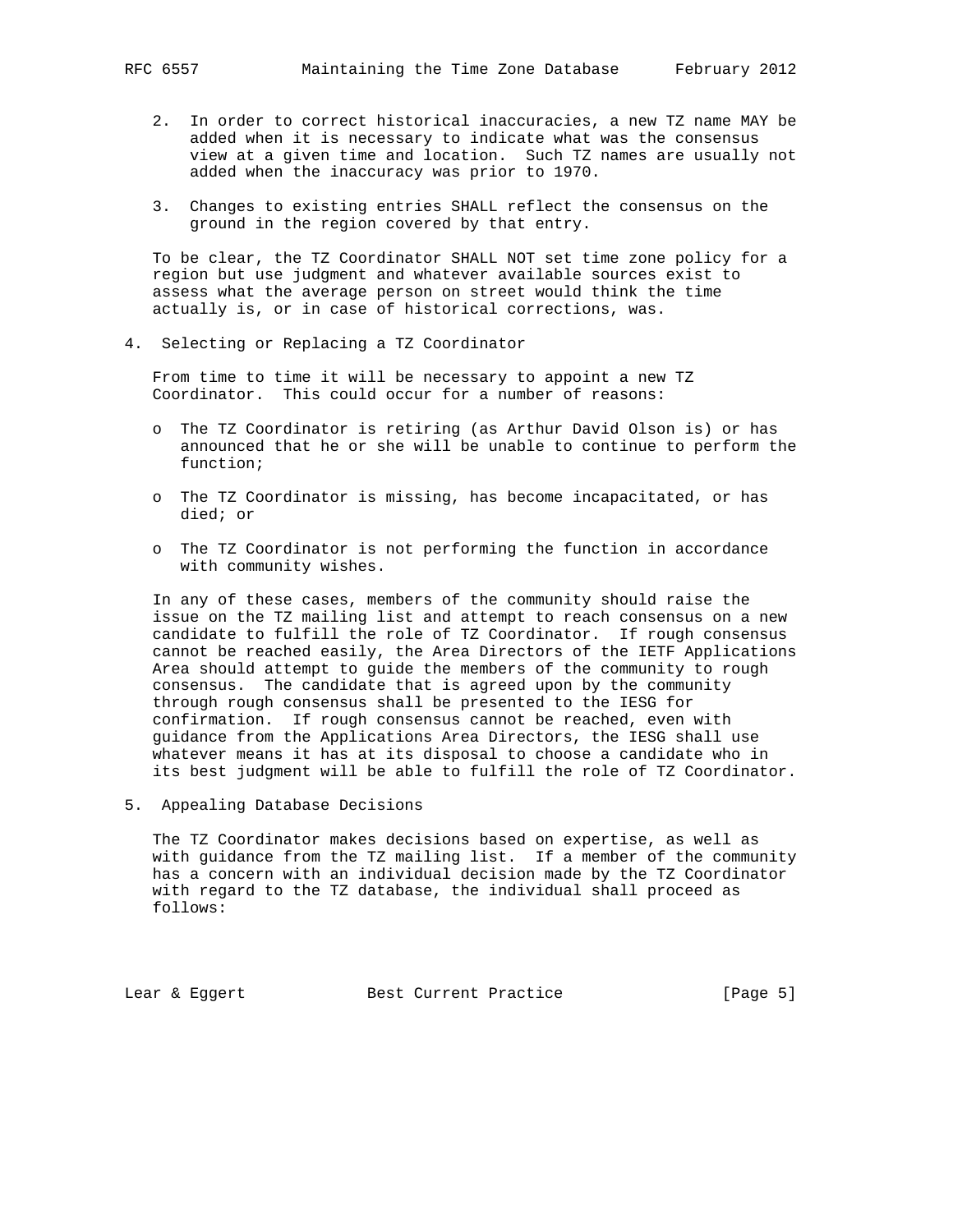- 1. Attempt to resolve the concern directly with the TZ Coordinator.
- 2. If a resolution cannot be reached directly with the TZ Coordinator, express the concern to the community and attempt to achieve rough consensus regarding a resolution on the TZ mailing list. The Area Directors of the IETF Applications Area may at their discretion attempt to guide the members of the community to rough consensus.
- 3. As a last resort, if a resolution cannot be reached on the TZ mailing list, appeal to the IESG for a resolution. The appellant must show that the decision made by the TZ Coordinator (a) was materially in error and (b) has caused material harm. In its deliberations regarding an appeal, the IESG shall weigh all the evidence presented to it and use its best judgment in determining a resolution.
- 6. Maintenance and Distribution of Reference Code

 Currently, the maintainer of the TZ database also maintains reference code, most of which is public domain. The reference implementation shall be distributed along with an associated cryptographic signature verifiable by a public key. Several files from this software are currently distributed under license. Where they exist, licenses SHALL NOT be changed.

7. Database Ownership

 The TZ database itself is not an IETF Contribution or an IETF document. Rather it is a pre-existing and regularly updated work that is in the public domain, and is intended to remain in the public domain. Therefore, BCPs 78 [RFC5378] and 79 [RFC3979] do not apply to the TZ Database or contributions that individuals make to it. Should any claims be made and substantiated against the TZ Database, the organization that is providing the IANA Considerations defined in this RFC, under the memorandum of understanding with the IETF, currently ICANN, may act in accordance with all competent court orders. No ownership claims will be made by ICANN or the IETF Trust on the database or the code. Any person making a contribution to the database or code waives all rights to future claims in that contribution or in the TZ Database.

8. IANA Considerations

This section documents the following IANA actions:

 o Assistance on request of the IESG in selection of the TZ Coordinator, based on the procedures set forth above.

Lear & Eggert Best Current Practice [Page 6]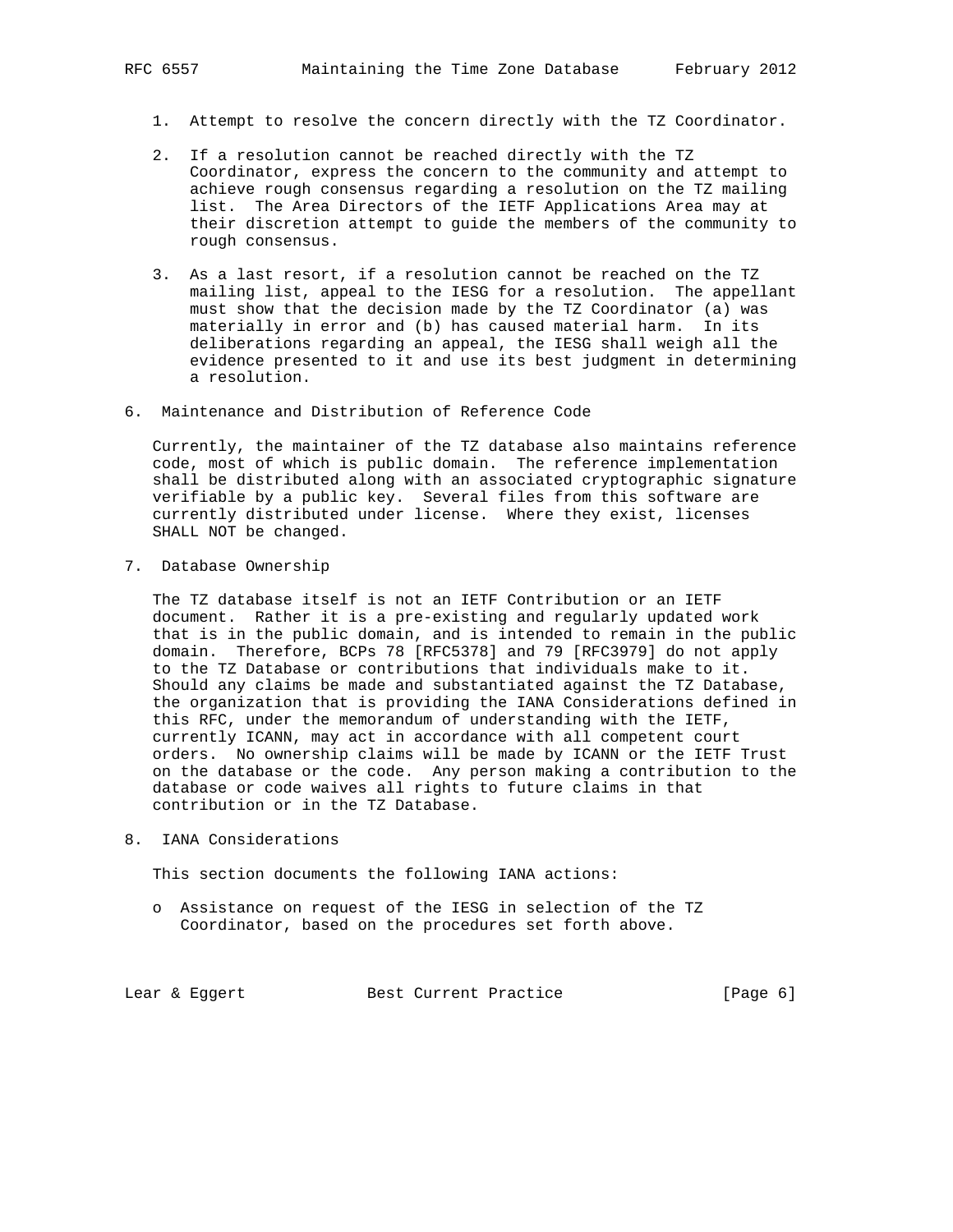- o Maintenance of a repository for the TZ database and associated reference code. The TZ Coordinator SHALL be named by the IESG as described above, and will act as the maintainer of the database and code, as described above.
	- o Creation of appropriate access for the TZ Coordinator to maintain the database, as well as necessary tooling that may be required, so long as no direct software costs are incurred.
	- o Establishment of security of the system upon which the database resides. Both current and historical versions of the database will be stored and distributed via HTTP/HTTPS.
	- o Maintenance of a cryptographic private key that is used to sign the database and that will survive a change of TZ Coordinator.
- 9. Security Considerations

 The distribution of the database is currently not secured. This memo states that the TZ database SHOULD be distributed with a valid cryptographic signature moving forward.

10. Acknowledgments

 The authors would like to thank the TZ mailing list for their remarkable achievements over the many years. Thanks also to Marshall Eubanks, S. Moonesamy, Peter Saint-Andre, Alexey Melenkov, Tony Finch, Elwyn Davies, Alfred Hoenes, Ted Hardie, Barry Leiba, Russ Housley, Pete Resnick, and Elise Gerich for the improvements they made to this document. A special acknowledgment should be given to Arthur David Olson for his excellent stewardship, to Rob Elz for continuing that stewardship, and to the team at ICANN for their good efforts, moving forward.

- 11. References
- 11.1. Normative References
	- [RFC2119] Bradner, S., "Key words for use in RFCs to Indicate Requirement Levels", BCP 14, RFC 2119, March 1997.
	- [RFC2860] Carpenter, B., Baker, F., and M. Roberts, "Memorandum of Understanding Concerning the Technical Work of the Internet Assigned Numbers Authority", RFC 2860, June 2000.

Lear & Eggert Best Current Practice [Page 7]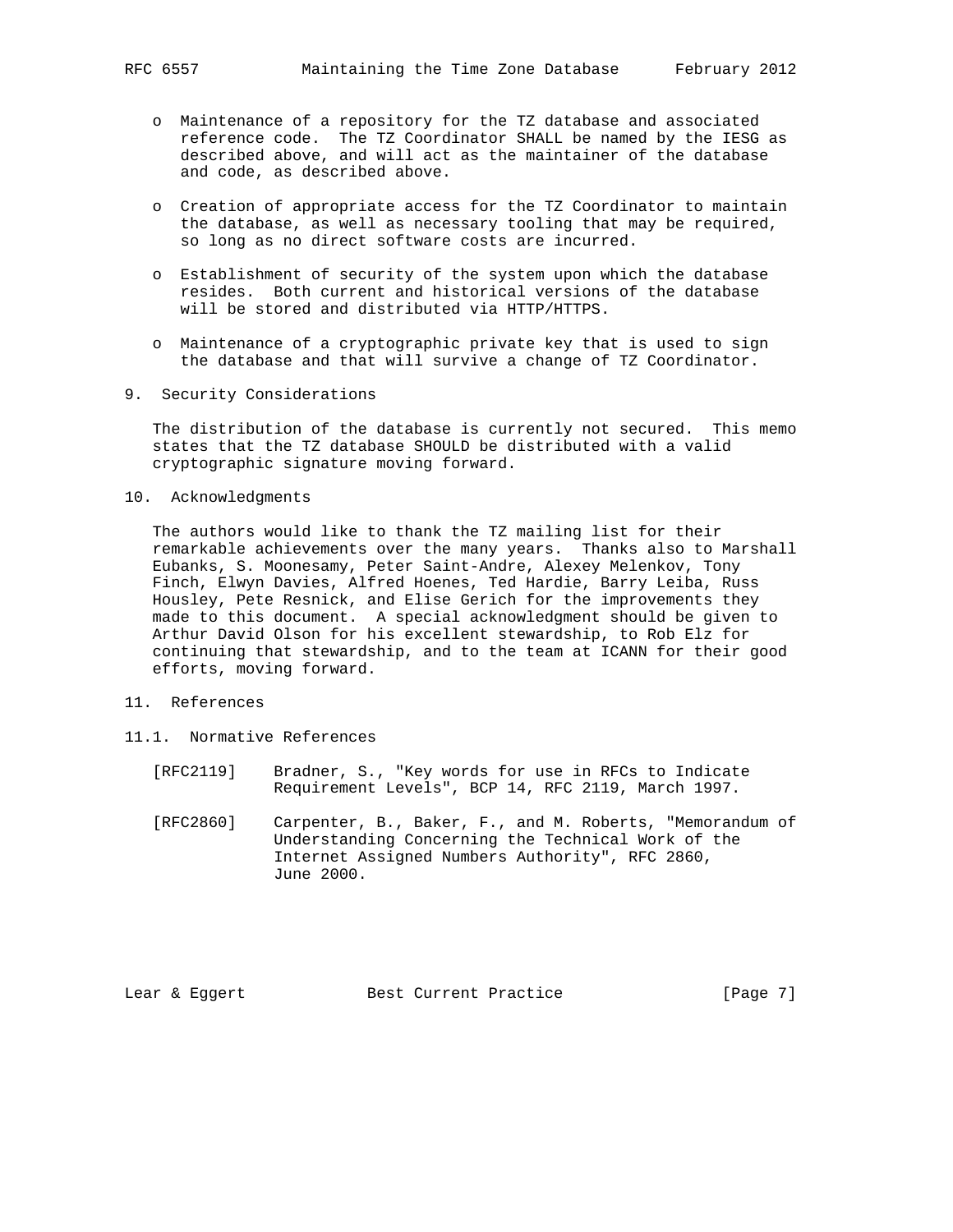- [RFC5226] Narten, T. and H. Alvestrand, "Guidelines for Writing an IANA Considerations Section in RFCs", BCP 26, RFC 5226, May 2008.
- [TZDB] Eggert, P. and A. Olson, "Sources for Time Zone and Daylight Saving Time Data", 1987, <ftp://ftp.iana.org/tz/code/tz-link.htm>.
- 11.2. Informational References
	- [IEEE1003.1] Institute of Electrical and Electronics Engineers, "Standard for Information Technology - Portable Operating System Interface (POSIX) - Base Definitions", IEEE Standard 1003.1-2008, December 2008.
	- [ISO9899C] International Standards Organization, "Information technology -- Programming languages -- C", ISO/ IEC Standard 9899:2011, December 2011.
	- [RFC3979] Bradner, S., "Intellectual Property Rights in IETF Technology", BCP 79, RFC 3979, March 2005.
	- [RFC4833] Lear, E. and P. Eggert, "Timezone Options for DHCP", RFC 4833, April 2007.
	- [RFC5378] Bradner, S. and J. Contreras, "Rights Contributors Provide to the IETF Trust", BCP 78, RFC 5378, November 2008.
	- [RFC5545] Desruisseaux, B., "Internet Calendaring and Scheduling Core Object Specification (iCalendar)", RFC 5545, September 2009.

Lear & Eggert Best Current Practice [Page 8]